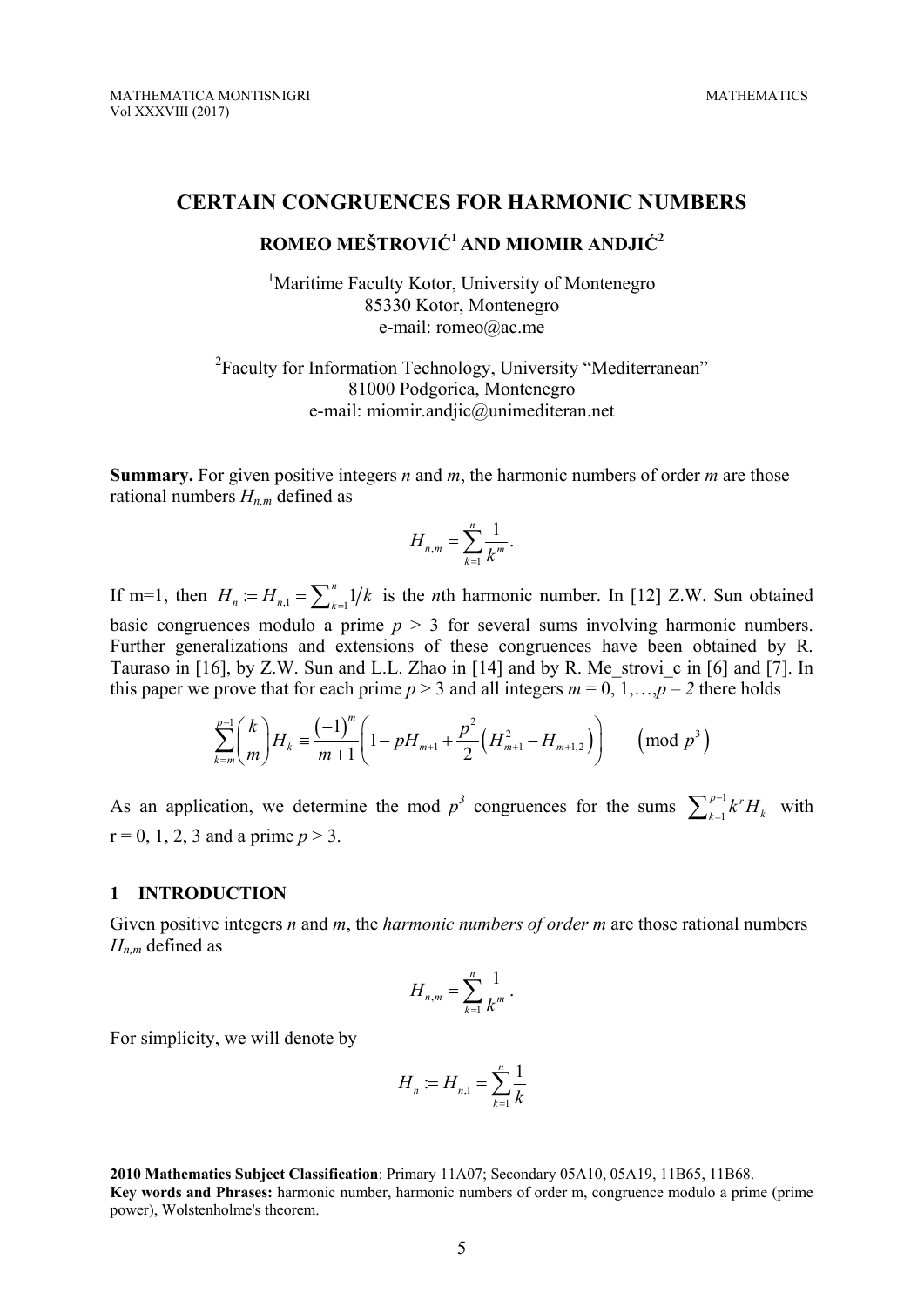the *n*th *harmonic number* (in addition, we define  $H_0 = 0$ ).

Harmonic numbers play important roles in mathematics. Throughout this paper, for a prime p and two reduced rational numbers  $a/b$  and  $c/d$  such that b and d are not divisible by p, we write  $a/b \equiv c/d \pmod{p^s}$  (with  $s \in \mathbb{N}$ ) to mean that  $ad - bc$  is divisible by  $p^s$ .

In 2012 Z.W. Sun [12] investigated their arithmetic properties and obtained various basic congruences modulo a prime  $p > 3$  for several sums involving harmonic numbers. In particular, Sun established the congruences  $\sum_{k=1}^{p-1} (H_k)^r \pmod{p^{4-r}}$  for  $r = 1, 2, 3$ . Further generalizations and extensions of these congruences have been obtained by R. Tauraso in  $[16]$ , by Z.W. Sun and L.L. Zhao  $[14]$  and by R. Meštrović in  $[6]$  and  $[7]$ . Furthermore, Z.W. Sun [13] initiated and studied congruences involving both harmonic and Lucas sequences (especially, including Fibonacci numbers or Lucas numbers). Moreover, some congruences involving multiple harmonic sums were established in [9], [18] and [19].

Recall that Bernoulli numbers  $B_0, B_1, B_2, \ldots$  are recursively given by

$$
B_0 = 1
$$
 and  $\sum_{k=0}^{n} {n+1 \choose k} B_k = 0 \ (n = 1, 2, 3, \ldots).$ 

It is easy to find the values  $B_0 = 1, B_1 = -\frac{1}{2}, B_2 = \frac{1}{6}, B_4 = -\frac{1}{30}$ , and  $B_n = 0$  for odd  $n \geq 3$ . Furthermore,  $(-1)^{n-1}B_{2n} > 0$  for all  $n \geq 1$ . These and many other properties can be found, for instance, in [3]. Recently, the first author of this paper in [6, Theorem 1.1] established the following six congruences involving harmonic numbers contained in the following result.

**Theorem 1.1** ([6, Theorem 1.1]). Let  $p > 5$  be a prime, and let  $q_p(2) = (2^{p-1} - 1)/p$  be the Fermat quotient of p to base 2. Then

$$
\sum_{k=1}^{p-1} \frac{2^k H_k}{k} \equiv -q_p(2)^2 + \frac{2}{3}pq_p(2)^3 + \frac{p}{12}B_{p-3} \pmod{p^2},\tag{1}
$$

$$
\sum_{k=1}^{p-1} \frac{2^k H_k}{k^2} \equiv -\frac{1}{3} q_p(2)^3 + \frac{23}{24} B_{p-3} \pmod{p},\tag{2}
$$

$$
\sum_{k=1}^{p-1} \frac{H_k}{k^2 \cdot 2^k} \equiv \frac{5}{8} B_{p-3} \pmod{p},\tag{3}
$$

$$
\sum_{k=1}^{p-1} \frac{2^k H_k^2}{k} \equiv -\frac{1}{3} q_p(2)^3 + \frac{11}{24} B_{p-3} \pmod{p},\tag{4}
$$

$$
\sum_{k=1}^{p-1} \frac{H_k^2}{k \cdot 2^k} \equiv \frac{7}{8} B_{p-3} \pmod{p}
$$
 (5)

and

$$
\sum_{k=1}^{p-1} \frac{2^k H_{k,2}}{k} \equiv -\frac{1}{3} q_p (2)^3 - \frac{25}{24} B_{p-3} \pmod{p}.
$$
 (6)

In this paper we prove the following result.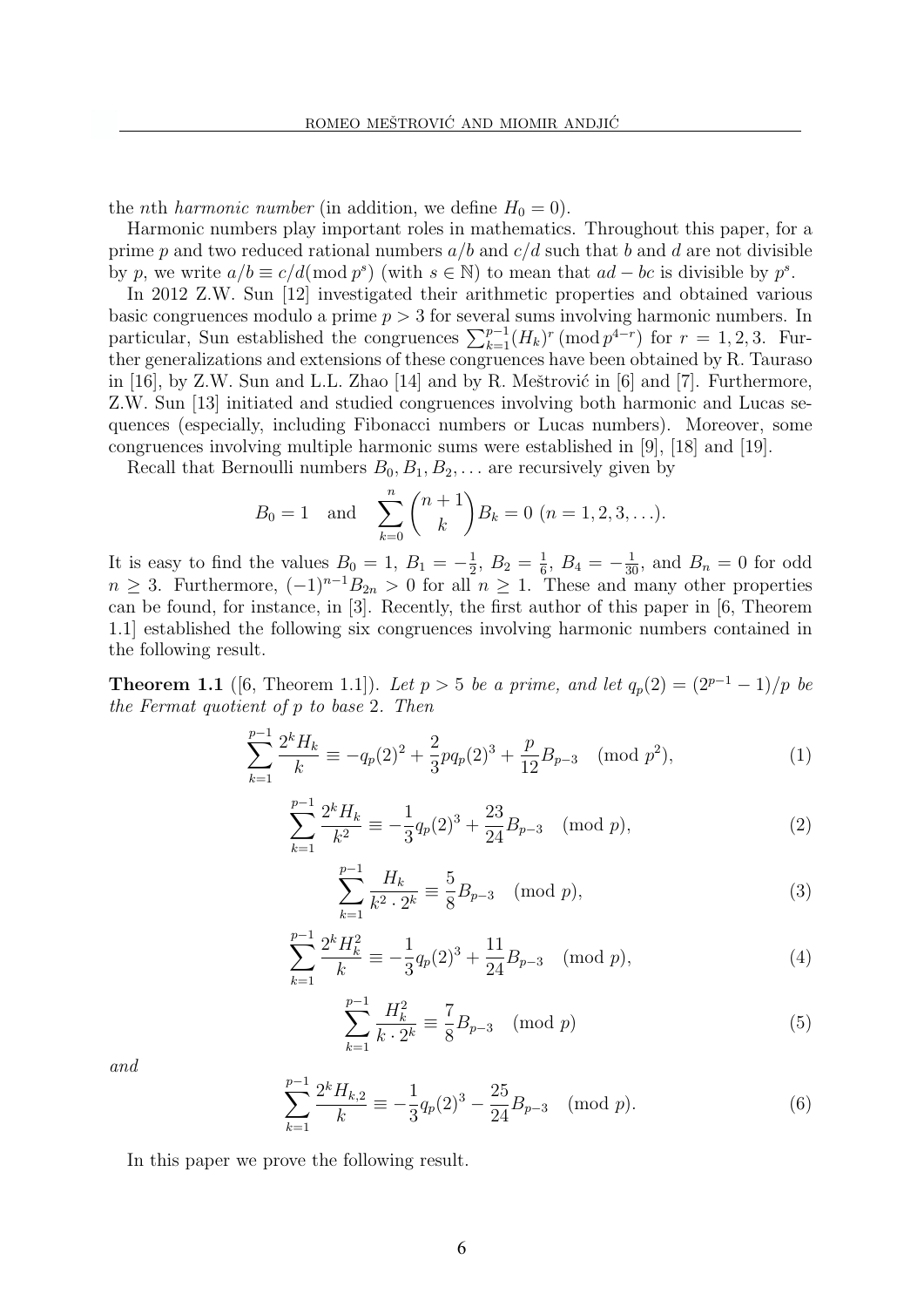**Theorem 1.2.** Let  $p > 3$  be a prime. Then for each  $m = 0, 1, \ldots, p - 2$  there holds

$$
\sum_{k=m}^{p-1} {k \choose m} H_k \equiv \frac{(-1)^m}{m+1} \left( 1 - pH_{m+1} + \frac{p^2}{2} (H_{m+1}^2 - H_{m+1,2}) \right) \pmod{p^3}.
$$
 (7)

The particular cases of Theorem 1.2 yield the following result.

Corollary 1.3. Let  $p > 3$  be a prime. Then

$$
\sum_{k=1}^{p-1} H_k \equiv 1 - p \pmod{p^3},\tag{8}
$$

$$
\sum_{k=1}^{p-1} k H_k \equiv -\frac{p^2 - 3p + 2}{4} \pmod{p^3},\tag{9}
$$

$$
\sum_{k=1}^{p-1} k^2 H_k \equiv \frac{15p^2 - 17p + 6}{36} \pmod{p^3},\tag{10}
$$

and

$$
\sum_{k=1}^{p-1} k^3 H_k \equiv -\frac{21p^2 - 10p}{48} \pmod{p^3},\tag{11}
$$

Reducing the modulus in congruences (8), (9), (10) and (11) of Corollary 1.3, immediately gives the following two corollaries.

Corollary 1.4. Let  $p > 3$  be a prime. Then

$$
\sum_{k=1}^{p-1} H_k \equiv 1 - p \pmod{p^2},\tag{12}
$$

$$
\sum_{k=1}^{p-1} k H_k \equiv \frac{3p-2}{4}, \pmod{p^2},\tag{13}
$$

$$
\sum_{k=1}^{p-1} k^2 H_k \equiv -\frac{17p - 6}{36} \pmod{p^2},\tag{14}
$$

and

$$
\sum_{k=1}^{p-1} k^3 H_k \equiv \frac{5p}{24} \pmod{p^2}.
$$
 (15)

Corollary 1.5. Let  $p > 3$  be a prime. Then

$$
\sum_{k=1}^{p-1} H_k \equiv 1 \pmod{p},\tag{16}
$$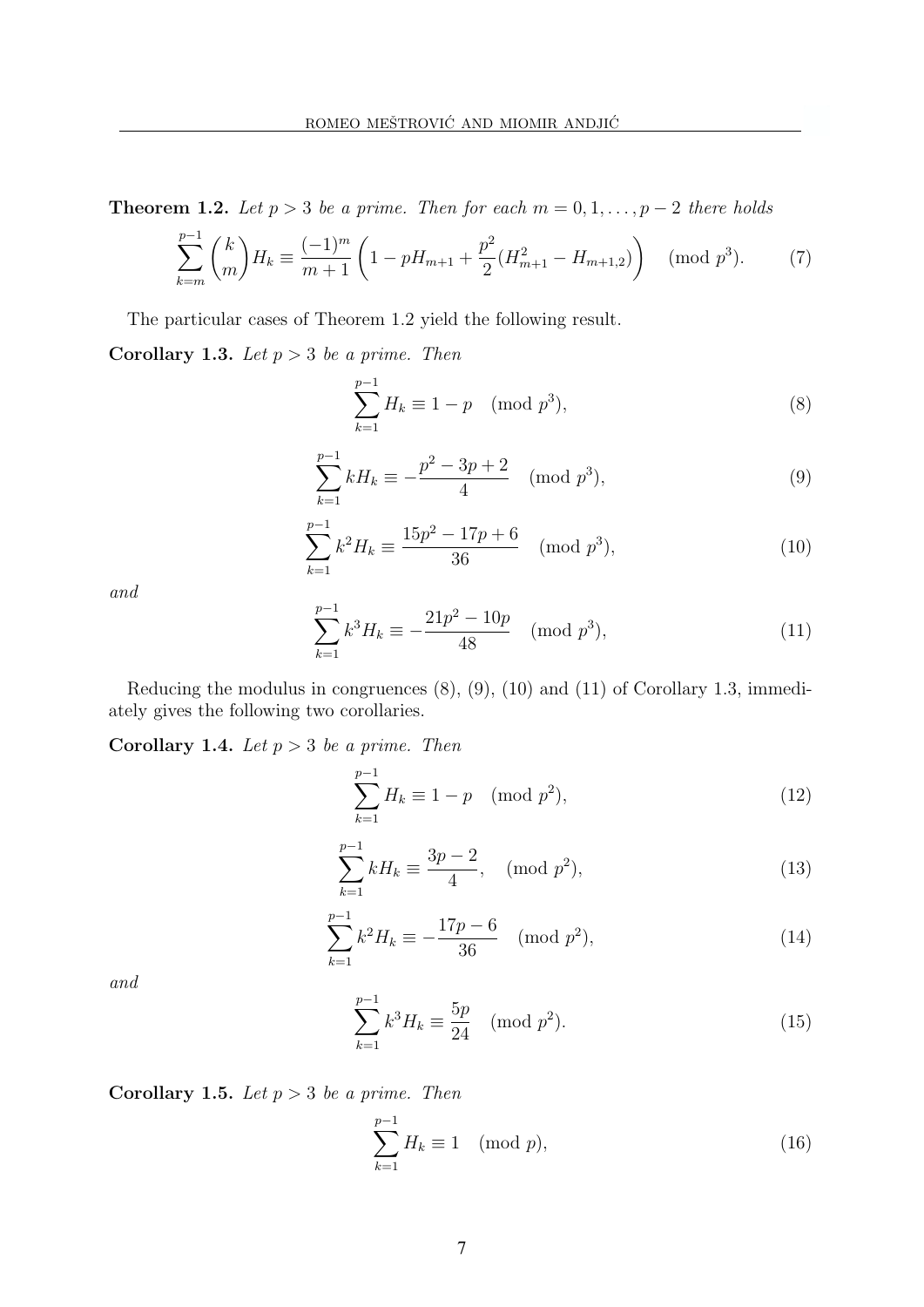$$
\sum_{k=1}^{p-1} k H_k \equiv -\frac{1}{2} \pmod{p},\tag{17}
$$

$$
\sum_{k=1}^{p-1} k^2 H_k \equiv \frac{1}{6} \pmod{p},\tag{18}
$$

and

$$
\sum_{k=1}^{p-1} k^3 H_k \equiv 0 \pmod{p}.
$$
 (19)

Remark 1.5. Notice that the congruences (8) and (9) are proved by Z.W. Sun in [12, p. 419 and p. 417].

#### 2 PROOF OF THEOREM 1.2 AND COROLLARY 1.3

For the proof of Theorem 1.2 we will need the following three auxiliary results.

**Lemma 2.1** (see the identity  $(6.70)$  in [1]; also [11, p. 2]). If m and n are nonnegative integers such that  $m \leq n$ , then

$$
\sum_{k=m}^{n} {k \choose m} H_k = {n+1 \choose m+1} \left( H_{n+1} - \frac{1}{m+1} \right).
$$
 (20)

The following result is well known as Wolstenholme's theorem established in 1862 by J. Wolstenholme [17].

**Lemma 2.2** (see [17]; also [2], [5] and [10]). If  $p > 3$  is a prime, then

$$
H_{p-1} \equiv 0 \pmod{p^2}.\tag{21}
$$

The following result is well known and elementary.

**Lemma 2.3** (see, e.g., [12, Lemma 2.1 (2.2)]). If  $p \ge 3$  is a prime, then

$$
\binom{p-1}{k} \equiv (-1)^k \left(1 - pH_k + \frac{p^2}{2}(H_k^2 - H_{k,2})\right) \pmod{p^3},\tag{22}
$$

for each  $k = 0, 1, ..., p - 1$ .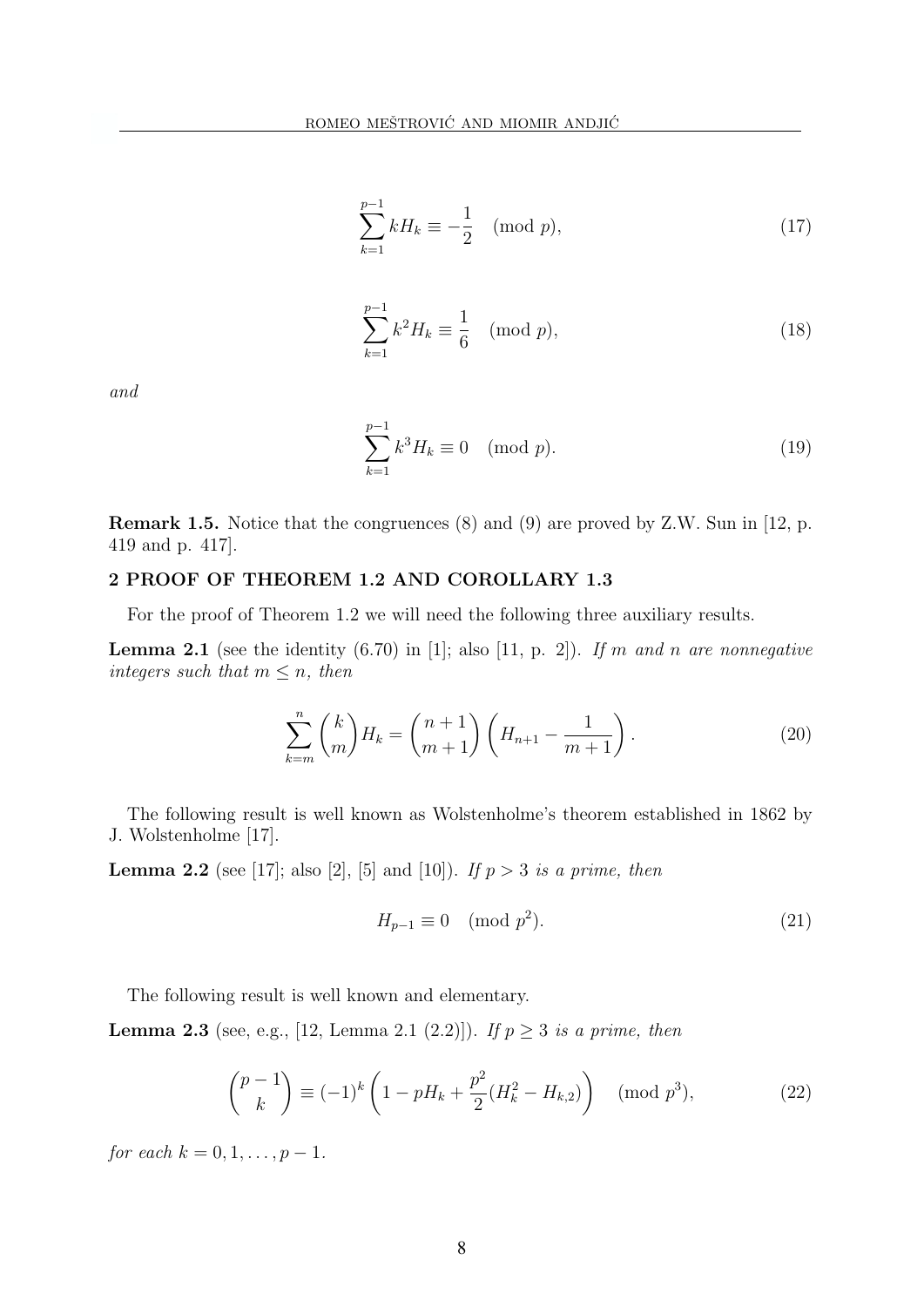*Proof of Theorem* 1.2. Taking  $n = p - 1$  into the identity (20) of Lemma 2.1 and using the identities  $\binom{p}{m+1} = \frac{p}{m+1} \binom{p-1}{m}$  and  $\binom{p}{m+1} - \binom{p-1}{m} = \binom{p-1}{m+1}$ , we find that

$$
\sum_{k=m}^{p-1} {k \choose m} H_k = {p \choose m+1} (H_p - \frac{1}{m+1})
$$
  
=  ${p \choose m+1} (H_{p-1} + \frac{1}{p} - \frac{1}{m+1})$   
=  ${p \choose m+1} H_{p-1} + \frac{1}{p} {p \choose m+1} - \frac{1}{m+1} {p \choose m+1}$   
=  ${p \choose m+1} H_{p-1} + \frac{1}{m+1} {p-1 \choose m} - \frac{1}{m+1} {p \choose m+1}$   
=  ${p \choose m+1} H_{p-1} - \frac{1}{m+1} ({p \choose m+1} - {p-1 \choose m})$   
=  $\frac{p}{m+1} {p-1 \choose m} H_{p-1} - \frac{1}{m+1} {p-1 \choose m+1}.$  (23)

Using the congruence (21) of Lemma 2.2 and the assumption  $0 \le m \le p-2$ , we obtain

$$
\frac{p}{m+1} \binom{p-1}{m} H_{p-1} \equiv 0 \pmod{p^3}.
$$
\n(24)

Furthermore, by the congruence (22) of Lemma 2.3, we have

$$
-\binom{p-1}{m+1} \equiv (-1)^m \left(1 - pH_{m+1} + \frac{p^2}{2}(H_{m+1}^2 - H_{m+1,2})\right) \pmod{p^3}.
$$
 (25)

Applying the congruences (24) and (25) to the right hand side of the identity (23), we immediately get

$$
\sum_{k=m}^{p-1} {k \choose m} H_k \equiv \frac{(-1)^m}{m+1} \left( 1 - pH_{m+1} + \frac{p^2}{2} (H_{m+1}^2 - H_{m+1,2}) \right) \pmod{p^3}.
$$
 (26)

The congruence (26) is actually the congruence (7) of Theorem 1.2. This completes the  $\Box$ 

*Proof of Corollary* 1.3. Taking  $m = 0$  and  $m = 1$  into the congruence (7) of Theorem 1.2, we immediately give the congruences (8) and (9), respectively.

Taking  $m = 2$  into the congruence (7), we find that

$$
\sum_{k=2}^{p-1} {k \choose 2} H_k \equiv \frac{1}{3} \left( 1 - \frac{11p}{6} + p^2 \right) \pmod{p^3},
$$

which can be written as

$$
\sum_{k=2}^{p-1} \frac{k^2 H_k}{2} - \sum_{k=2}^{p-1} \frac{k H_k}{2} \equiv \frac{1}{3} \left( 1 - \frac{11p}{6} + p^2 \right) \pmod{p^3}.
$$
 (27)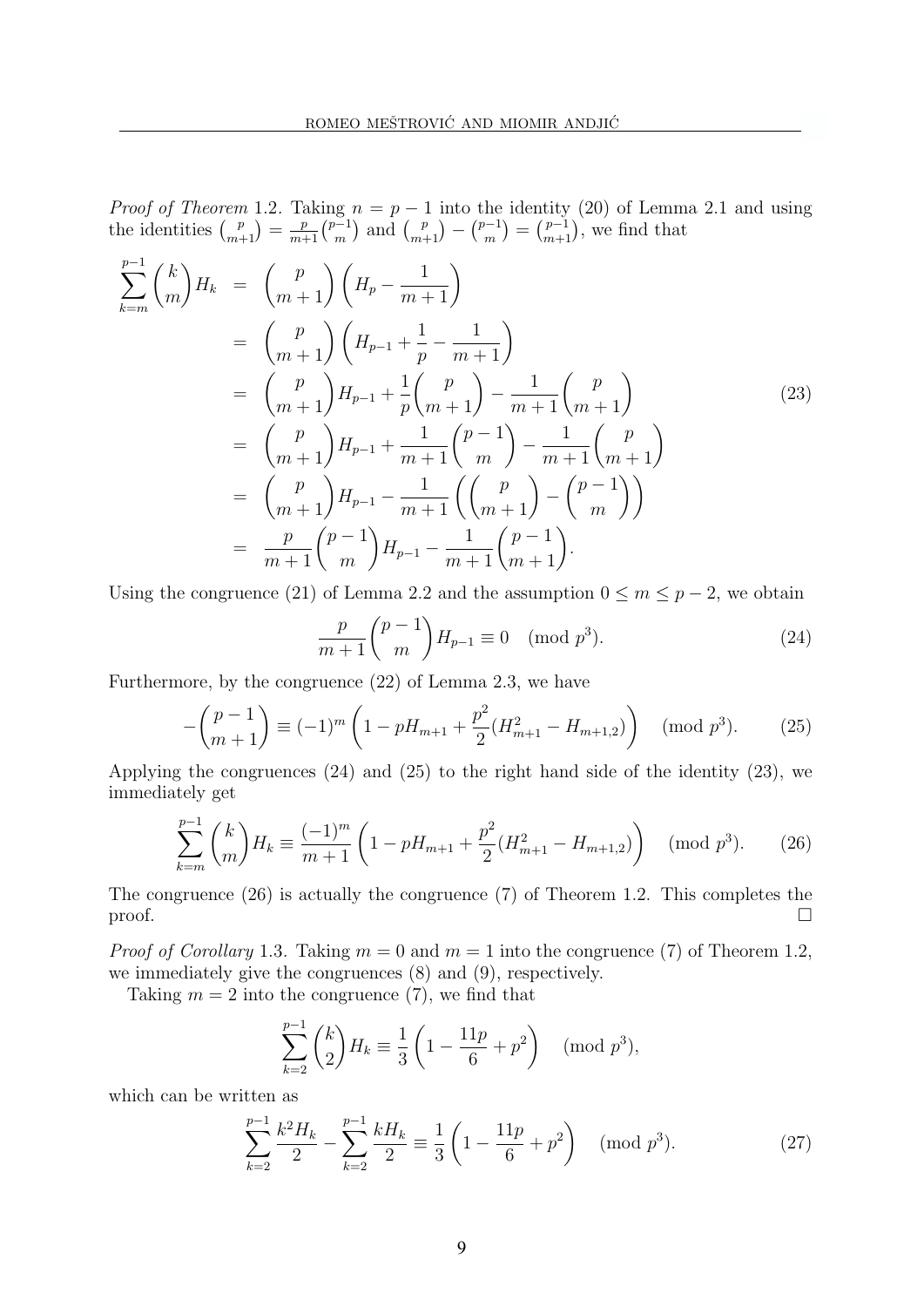By using the congruences (27) and (9), we obtain

$$
\sum_{k=1}^{p-1} k^2 H_k \equiv \sum_{k=1}^{p-1} k H_k + \frac{2}{3} \left( 1 - \frac{11p}{6} + p^2 \right) \pmod{p^3}
$$

$$
\equiv -\frac{p^2 - 3p + 2}{4} + \frac{2}{3} \left( 1 - \frac{11p}{6} + p^2 \right) \pmod{p^3}
$$

$$
= \frac{15p^2 - 17p + 6}{36} \pmod{p^3}.
$$

The above congruence is in fact the congruence (10) of Corollary 1.3.

Finally, in order to prove the congruence (11), we put  $m = 3$  into the congruence (7). This immediately yields

$$
\sum_{k=3}^{p-1} {k \choose 3} H_k \equiv -\frac{1}{4} \left( 1 - \frac{25p}{12} + \frac{35p^2}{24} \right) \pmod{p^3}.
$$

By substituting  $\binom{k}{3} = \frac{k^3 - 3k^2 + 2k}{6}$  into above congruence, it can be written as

$$
\sum_{k=3}^{p-1} \frac{k^3 H_k}{6} - \sum_{k=3}^{p-1} \frac{k^2 H_k}{2} + \sum_{k=3}^{p-1} \frac{k H_k}{3} \equiv -\frac{1}{4} \left( 1 - \frac{25p}{12} + \frac{35p^2}{24} \right) \pmod{p^3}.
$$
 (28)

By using the congruences  $(28)$ ,  $(9)$  and  $(10)$ , we have

$$
\sum_{k=1}^{p-1} k^3 H_k \equiv 3 \sum_{k=1}^{p-1} k^2 H_k - 2 \sum_{k=1}^{p-1} k H_k - \frac{3}{2} \left( 1 - \frac{25p}{12} + \frac{35p^2}{24} \right) \pmod{p^3}
$$
  

$$
\equiv \frac{15p^2 - 17p + 6}{12} + \frac{p^2 - 3p + 2}{2} - \frac{35p^2 - 50p + 24}{16} \pmod{p^3}
$$
  

$$
= -\frac{21p^2 - 10p}{48} \pmod{p^3}.
$$

The above congruence coincides with the congruence (11) of Corollary 1.3, and thus, the proof is completed.  $\Box$ 

Remark 2.4. Of course, by applying the recursive method used in proof of Corollary 1.3, it is possible to determine the expression for  $\sum_{k=1}^{p-1} k^m H_k \pmod{p^3}$  for each positive integer m, where  $p > 3$  is a prime. Furthermore, it is obvious that each of these congruences can be written in the form

$$
\sum_{k=1}^{p-1} k^{m} H_{k} \equiv a_{m} p^{2} + b_{m} p + c_{m} \pmod{p^{3}},
$$

where  $a_m$ ,  $b_m$  and  $c_m$  are rational numbers depending on m whose denominators are not divisible by p.